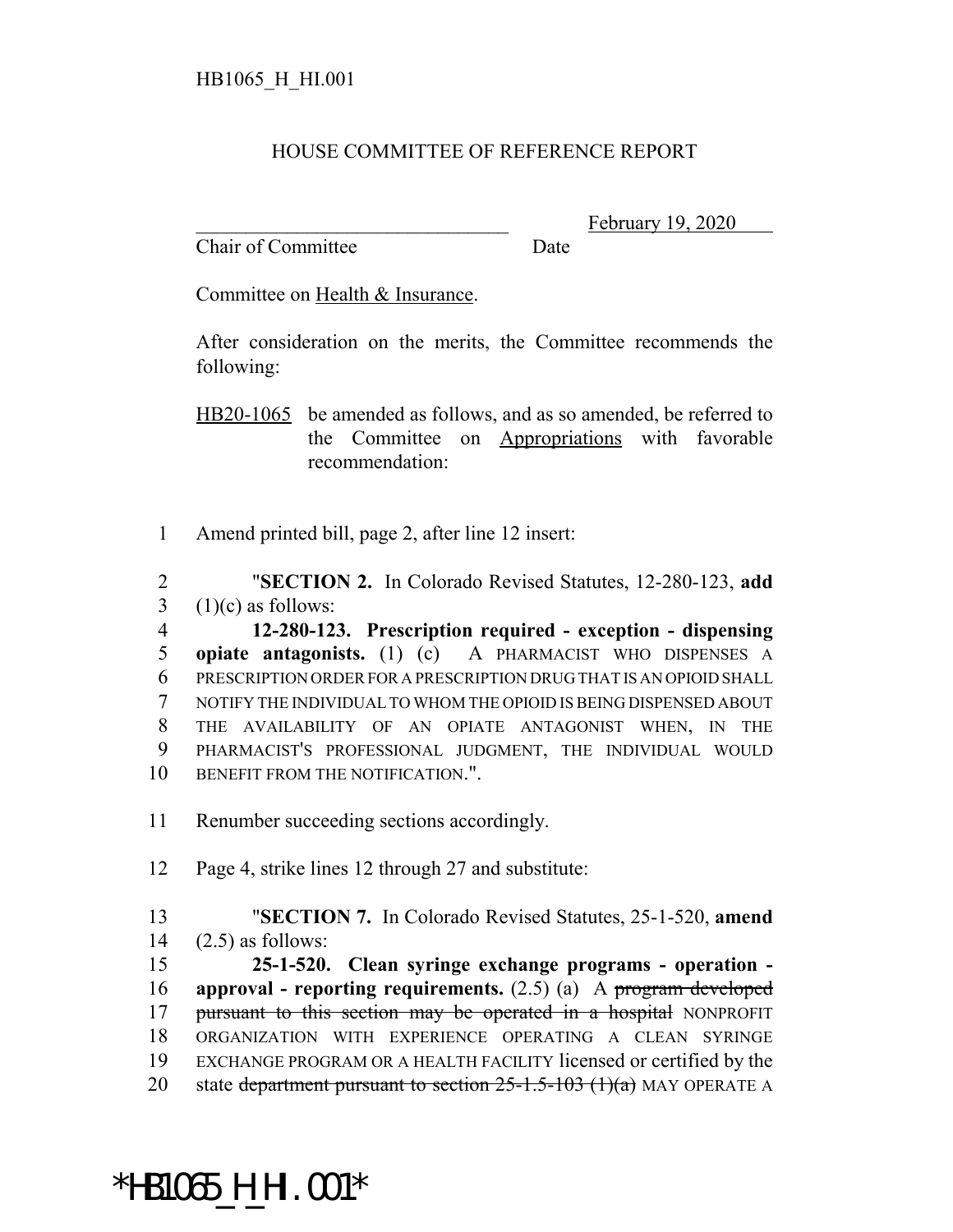CLEAN SYRINGE EXCHANGE PROGRAM WITHOUT PRIOR BOARD APPROVAL. (b) A HEALTH FACILITY THAT OPERATES A CLEAN SYRINGE EXCHANGE PROGRAM PURSUANT TO THIS SUBSECTION (2.5) SHALL REPORT TO THE STATE DEPARTMENT EACH MONTH DETAILING THE DEMOGRAPHICS OF THE CLIENTS THE FACILITY SERVED, THE NUMBER OF CLEAN SYRINGES DISPENSED, AND THE NUMBER OF USED SYRINGES COLLECTED.

 (c) PRIOR TO OPERATING A CLEAN SYRINGE EXCHANGE PROGRAM 8 PURSUANT TO THIS SUBSECTION  $(2.5)$ , A NONPROFIT ORGANIZATION SHALL CONSULT WITH INTERESTED STAKEHOLDERS AND DISCUSS THE ISSUES DESCRIBED IN SUBSECTION (1) OF THIS SECTION. A NONPROFIT ORGANIZATION THAT OPERATES A CLEAN SYRINGE EXCHANGE PROGRAM PURSUANT TO THIS SUBSECTION (2.5) SHALL REPORT TO THE STATE DEPARTMENT EACH MONTH DETAILING THE DEMOGRAPHICS OF THE CLIENTS THE NONPROFIT ORGANIZATION SERVED, THE NUMBER OF CLEAN SYRINGES DISPENSED, AND THE NUMBER OF USED SYRINGES COLLECTED.".

Strike page 5.

Page 6, strike lines 1 through 14.

Page 7, after line 2 insert:

 "**SECTION 9.** In Colorado Revised Statutes, 12-280-123, **add** 20  $(1)(c)$  as follows:

 **12-280-123. Prescription required - exception - dispensing opiate antagonists.** (1) (c) A PHARMACIST WHO DISPENSES A 23 PRESCRIPTION ORDER FOR A PRESCRIPTION DRUG THAT IS AN OPIOID SHALL 24 NOTIFY THE INDIVIDUAL TO WHOM THE OPIOID IS BEING DISPENSED ABOUT THE AVAILABILITY OF AN OPIATE ANTAGONIST AT NO CHARGE TO THE INDIVIDUAL WHEN, IN THE PHARMACIST'S PROFESSIONAL JUDGMENT, THE INDIVIDUAL WOULD BENEFIT FROM THE NOTIFICATION.

- **SECTION 10. Effective date.** (1) Except as otherwise provided in this section, this act takes effect upon passage.
- (2) Section 2 of this act takes effect only if Senate Bill 20-007 does not become law.

 (3) Section 10 of this act takes effect only if Senate Bill 20-007 becomes law, in which case section 10 takes effect on the effective date of this act or Senate Bill 20-007, whichever is later.".

Renumber succeeding section accordingly.

## \*HB1065\_H\_HI.001\* -2-